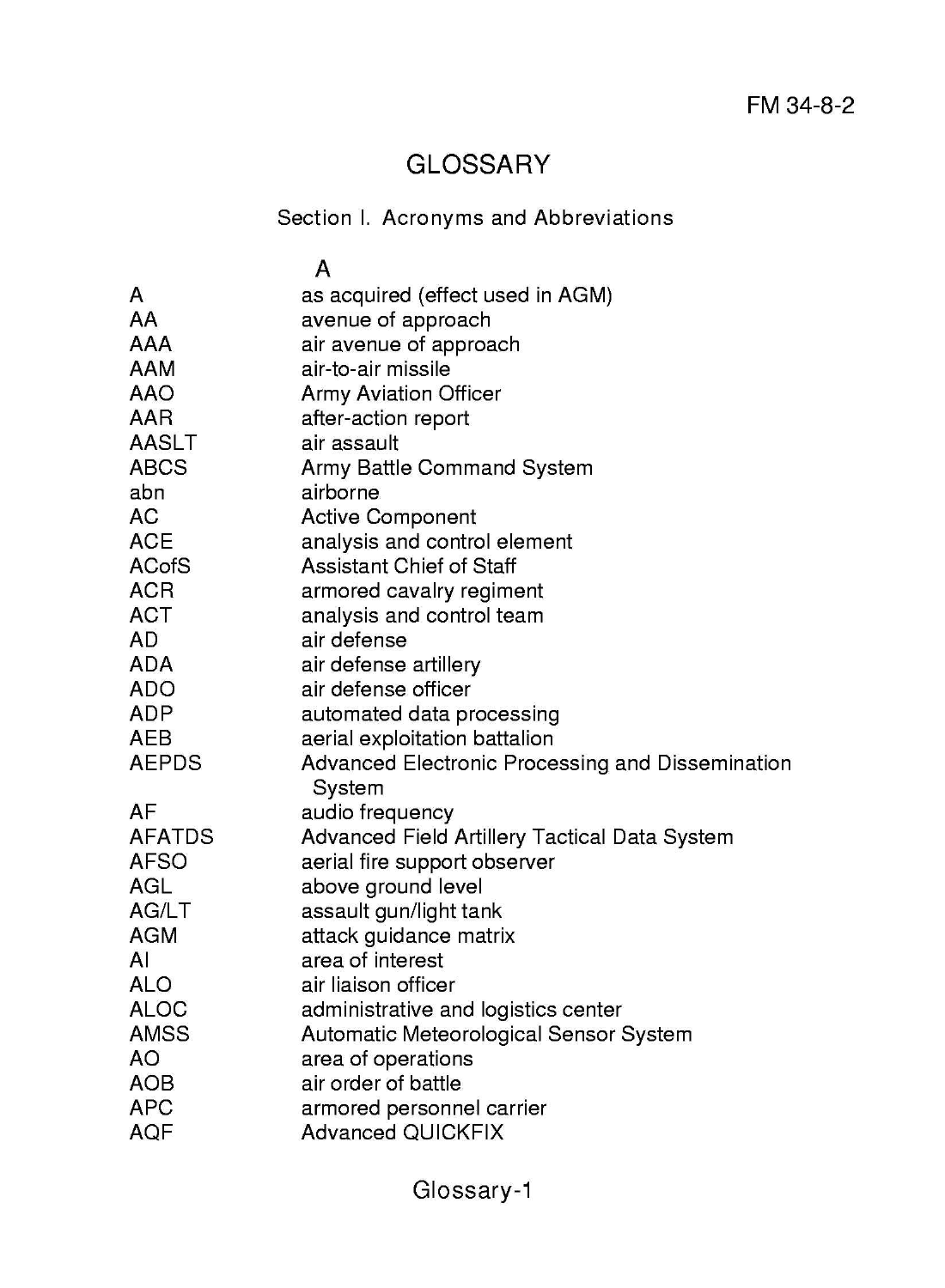**FM** 34-8-2

| AR           | <b>Army Regulation</b>                   |
|--------------|------------------------------------------|
| <b>ARF</b>   | airborne relay facilities                |
| <b>ARFOR</b> | Army force                               |
| ARL          | airborne reconnaissance low              |
| <b>ARSOF</b> | Army Special Operations Forces           |
| arty         | artillery                                |
| ASAR         | Advanced Synthetic Aperture Radar        |
| <b>ASAS</b>  | All-Source Analysis System               |
| ASM          | air space management                     |
| <b>ASPS</b>  | all-source production section            |
| asst         | assistant                                |
| AT           | antitank                                 |
| <b>ATCCS</b> | Army Tactical Command and Control System |
| <b>ATGM</b>  | antitank guided missile                  |
| <b>ATK</b>   | attack                                   |
| ATR          | automated target recognition             |
| <b>ATW</b>   | antitank weapon                          |
| AUTL         | Army Universal Task List                 |
| auto         | automated                                |
| avn          | aviation                                 |
| <b>AVTR</b>  | airborne video tape recorder             |
| <b>AWACS</b> | Airborne Warning and Control System      |
|              | B                                        |
| в            | bomber                                   |
| BAT-D        | battlefield deception                    |
| <b>BCTP</b>  | battle command training program          |
| <b>BDA</b>   | battle damage assessment                 |
| BDE          | brigade                                  |
| <b>BDU</b>   | battle dress uniform                     |
| <b>BHL</b>   | battle handover line                     |
| BIC          | battle-induced contaminants              |
| <b>BICC</b>  | battalion information control center     |
| <b>BMCT</b>  | beginning of morning civil twilight      |
| <b>BMNT</b>  | beginning of morning nautical twilight   |
| <b>BMO</b>   | battalion maintenance officer            |
| bn           | battalion                                |
| BOS          | battlefield operating system             |
| BP           | battle position                          |
| <b>BWK</b>   | belt weather kit                         |
|              | С                                        |